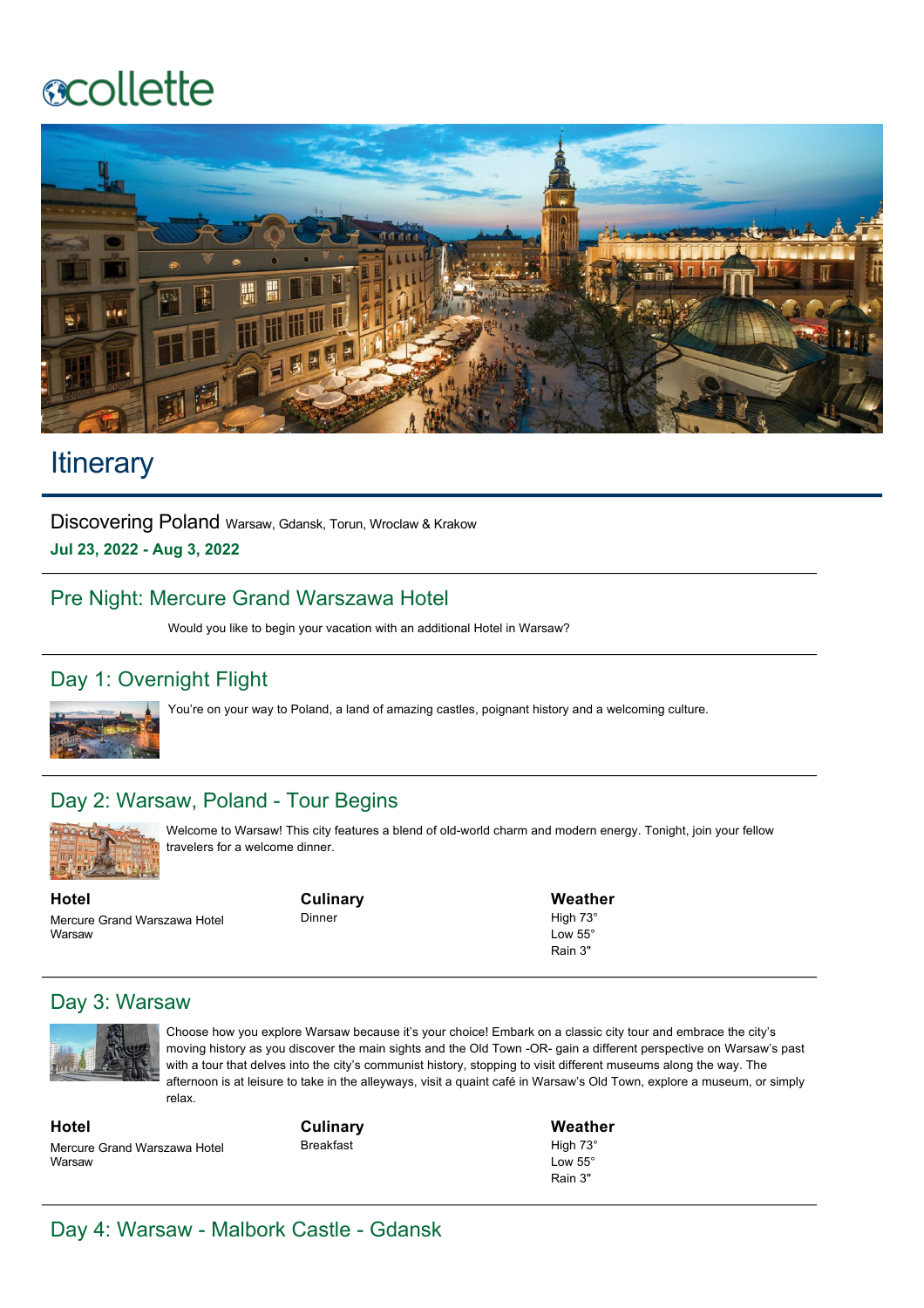

Depart Warsaw and stop in the town of Malbork, home to Malbork Castle, one of the largest castles in the world. On a guided tour of this 700-year-old structure, gain an introduction to the world of the Knights of the Teutonic Order. Continue to Gdansk, stopping at the Gdansk Shipyards, site of the creation of the anti-Communist Solidarity movement in 1980 that helped liberate Poland from Soviet rule.

**Hotel** Radisson Blu Hotel Gdansk Gdansk

**Culinary** Breakfast & Dinner **Weather**

High 71° Low 54° Rain 1"

### Day 5: Gdansk



Start your morning with a local expert in Gdansk. Get to know this port city's history on a tour highlighting City Hall and St. Mary's Church. Peek into Poland's age-old culture of amber, which dates back to the Neolithic period. Later, it's your choice! Embark on an excursion to the seaside resort town of Sopot -OR- remain in Gdansk and explore the city as you wish. The evening is yours to stroll through a city square, shop for local handicrafts, or soak in the seaside atmosphere.

**Hotel** Radisson Blu Hotel Gdansk Gdansk

**Culinary** Breakfast

**Weather** High 71° Low 54° Rain 1"

#### Day 6: Gdansk - Torun



Travel to the town of Torun (UNESCO), birthplace of the famous astronomer Nicolaus Copernicus. Torun remains one of the best-preserved medieval towns in all of Europe and is one of the "Seven Wonders of Poland." On arrival, join a local expert for a walking tour of this unspoiled town. Pass by Copernicus's house before stepping into the past when you bake and sample gingerbread based on a 500-year-old recipe.

**Hotel** Hotel Bulwar Torun

**Culinary** Breakfast

**Weather** High 72° Low 55° Rain 3"

#### Day 7: Torun - Wroclaw



Enjoy a morning at leisure to independently explore the city. As the afternoon sets in, your journey continues to the ancient city of Wroclaw. Get a taste of the culture when you join your traveling companions for some locally-brewed beer and a traditional "home-style" dinner at a local restaurant.

**Hotel** The Bridge Wroclaw Mgallery Wroclaw

**Culinary** Breakfast & Dinner

#### Day 8: Wroclaw



Start your morning on a tour of Wroclaw, bringing this 1,000-year-old city to life. In the Stare Miasto (Old Town), discover a diverse blend of ethnicities and religions all coexisting within a unified Polish mindset. The remainder of the day is yours. You can visit idyllic parks, immerse yourself in the captivating culture, or even search for the many "dwarf" statues hidden on the streets of the city.

**Hotel** The Bridge Wroclaw Mgallery Wroclaw

**Culinary**

Breakfast

#### Day 9: Wroclaw - Czestochowa - Kraków



Leave Wroclaw for Czestochowa, the spiritual capital of Poland. Every year, over 5 million pilgrims journey to pay their respects to the famous Black Madonna in the Jasna Góra monastery. Venture inside for an up-close look at this miraculous image. Depart for Kraków, an enchanting city famous for its well-preserved town center. Get acquainted with the city during an evening at leisure.

**Hotel** Holiday Inn City Center Krakow Krakow

**Culinary** Breakfast

**Weather** High 71° Low 55° Rain 3"